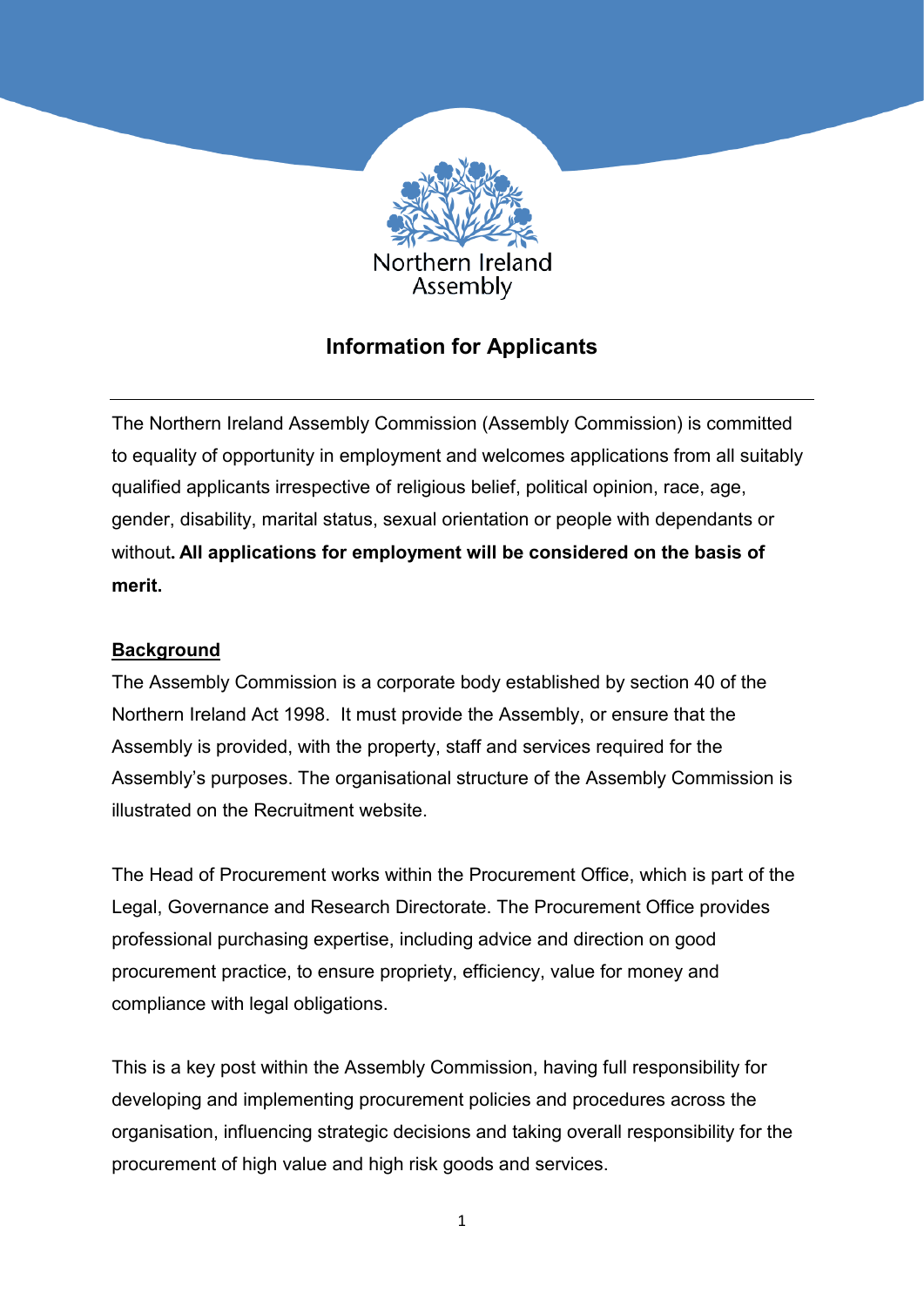The Head of Procurement will be expected to lead the development of all corporate procurement policies, strategies and guidance. The post-holder will ensure that the Assembly Commission embeds best practice and value for money in relevant processes and complies with all legislative and regulatory requirements. The postholder will be expected to keep fully up-to-date with all procurement developments, including matters relating to the Public Contracts Regulations 2015, EU Exit, contract law and other relevant legislation and guidance.

### **Location**

The successful applicant will be based in Parliament Buildings, Belfast.

## **Completing the form**

Only the information presented in the application form will be considered by the selection panel. CVs or other supplementary material will not be accepted in place of, or in addition to, completed application forms. Completed online forms must be submitted by **12 noon** on **Monday 30 May 2022**

**You can access the application form [here.](https://niassli.webitrent.com/niassli_webrecruitment/wrd/run/ETREC106gf.display_srch_all?WVID=73132004mQ)** 

**Application forms submitted after the closing time and date will not be accepted.**

#### **Stages of the Selection Process**

There are five elements within the Recruitment and Selection Framework:

**Experience** – the knowledge or mastery of an activity or subject gained through involvement in or exposure to it.

**Ability –** the aptitude or potential to perform to the required standard.

**Technical** – the demonstration of specific professional skills, knowledge or qualifications.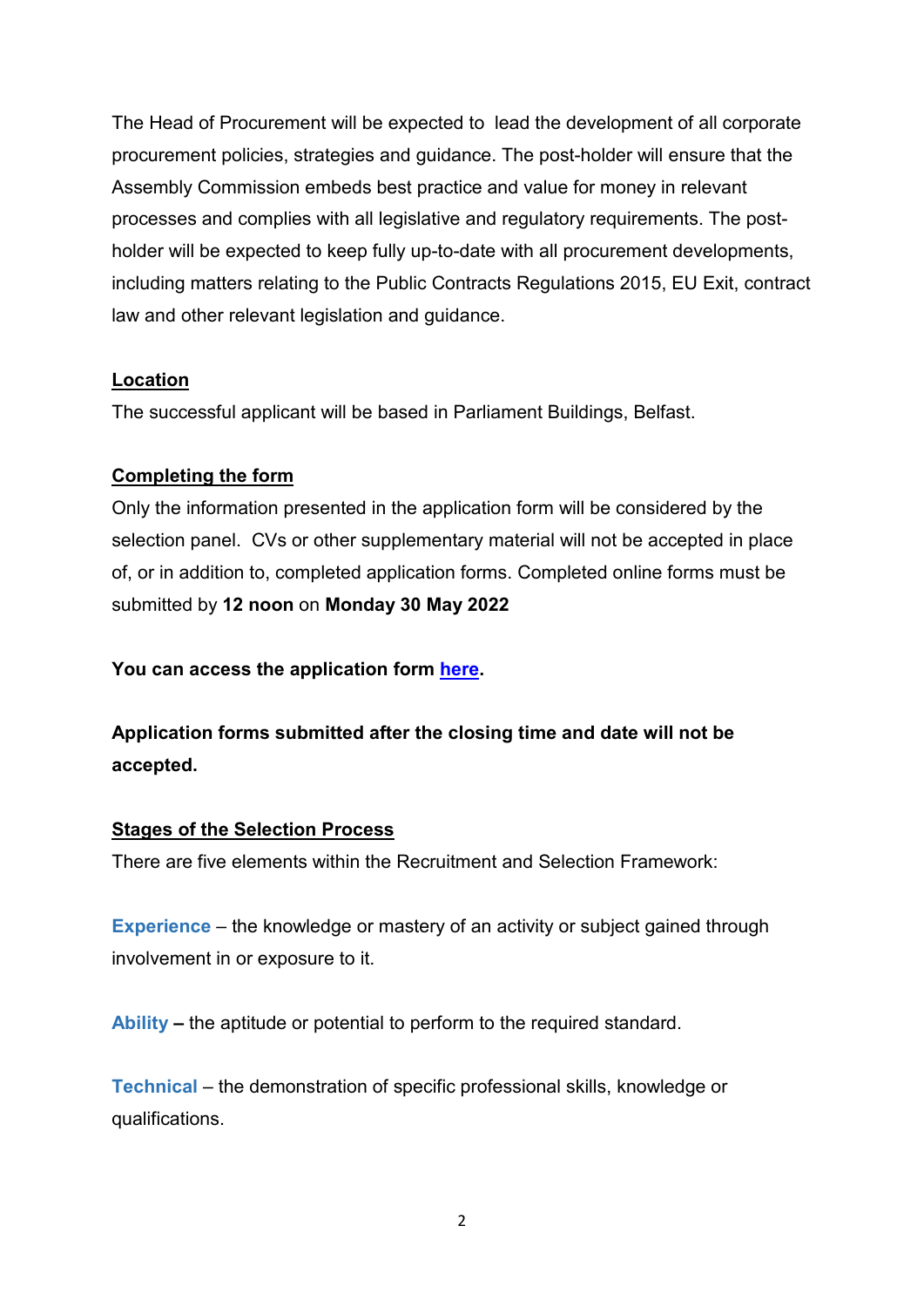**Assembly Skills and Behaviours** – the actions and activities that people do which result in effective performance in a job.

**Strengths** – the things we do regularly, do well and that motivate us.

The elements which will be assessed for this role will be Experience, Technical, Assembly Skills and Behaviours and Strengths. The selection methods that will be used are detailed below. Further information on the Recruitment and Selection Framework are included in the Guidance on Recruitment and Selection for Applicants.

### **Eligibility Sift**

The essential criteria reflect the experience and knowledge that an applicant must possess in order to be able to undertake the role. An eligibility sift will be carried out on the basis of the information contained in the essential criteria section of the application form. You must therefore demonstrate clearly in your form how, and to what extent, you meet with the essential criteria for the post.

#### **Shortlisting**

The selection panel reserve the right to use shortlisting as part of the selection process for this post. Should shortlisting be used, the shortlisting criterion listed in the Job Specification will be applied. The selection panel reserve the right to set a minimum standard for the shortlisting criterion which applicants must achieve in order to be invited to the interview stage of the selection process. If shortlisting is not necessary, all applicants who have demonstrated the essential criteria will proceed to the next stage of the selection process.

#### **Interview Stage**

There will also be an interview, which will address the information contained in the Job Specification and will assess elements of the Recruitment and Selection Framework.

The applicant will be required to deliver a presentation as part of the interview process. The subject of the presentation will be advised to the applicant on the day

3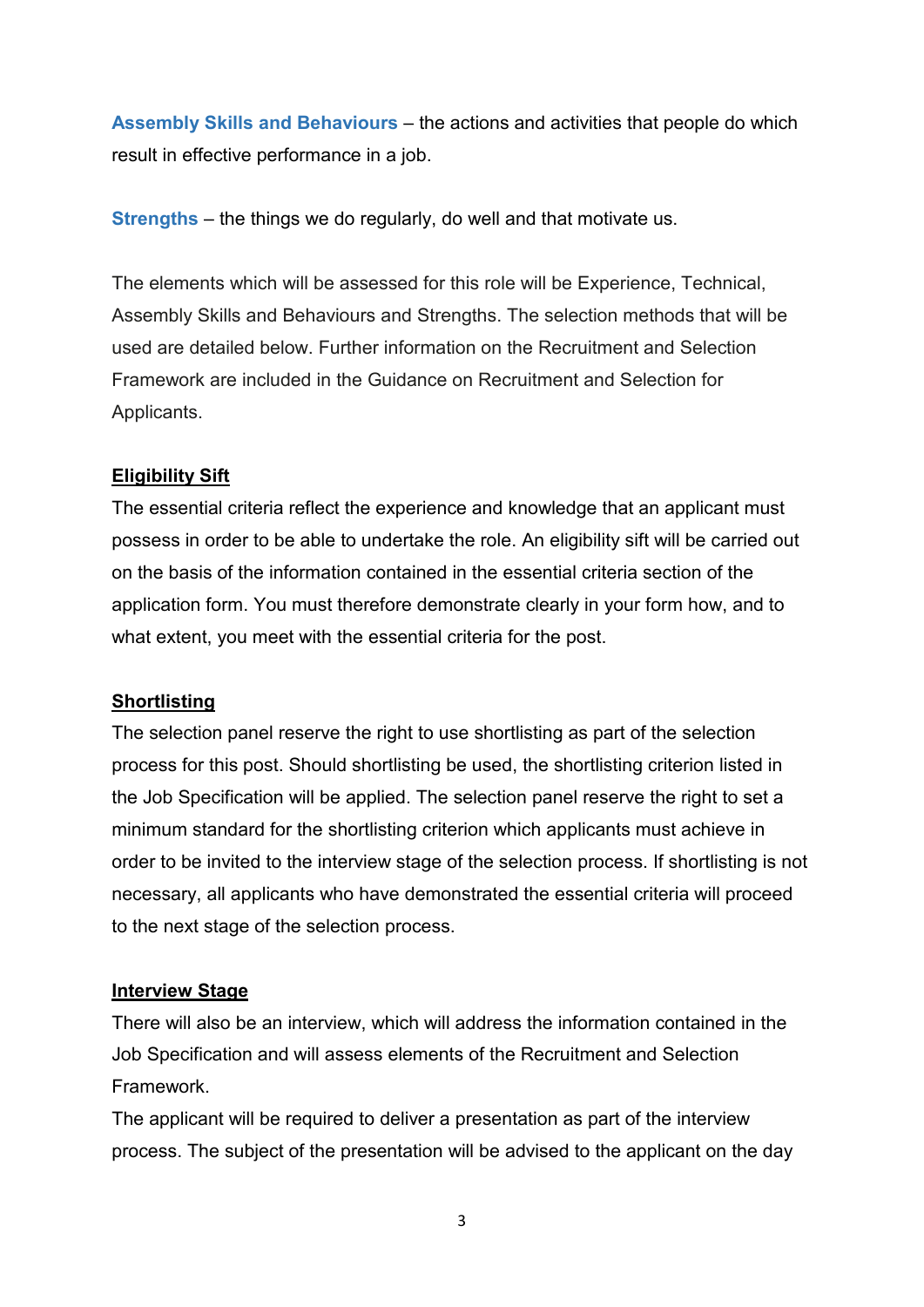of the interview and the applicant will be expected to present information to the selection panel.

### **Further Interview Stage**

The selection panel reserves the right to hold a further interview stage if deemed necessary.

# **It is anticipated that interviews will take place during week commencing 13 June 2022.**

Whilst requests for alternative interview dates will be considered on the basis of their individual merit, it is not the preference of the Selection Panel to hold interviews on any other dates outside of week commencing 13 June 2022.

**Further information on the Recruitment and Selection process is available in the [Recruitment and Selection Framework](https://niarecruitment.org/recruitment-and-selection-framework-2/) and [Guidance on the Recruitment](https://niarecruitment.org/guidance-on-recruitment-and-selection-for-applicants-2/)  [and Selection for Applicants.](https://niarecruitment.org/guidance-on-recruitment-and-selection-for-applicants-2/)**

## **Guaranteed Interview Scheme**

The Guaranteed Interview Scheme (GIS) has been developed for applicants with disabilities or those with a long-term impairment or health condition, that is expected to last for at least 12 months and which means that they cannot meet all of the shortlisting criteria. In these instances, provided that they have demonstrated in their application form that they meet the essential criteria for the role, the applicant will be invited to interview.

In instances where an assessment or test forms part of the selection process and is not a shortlisting tool, then all applicants must meet the minimum standard required including those applying under GIS.

The application form will include a section on disability, and an applicant can indicate whether they wish to apply under the GIS for that particular role and the basis on which they qualify for the GIS.

4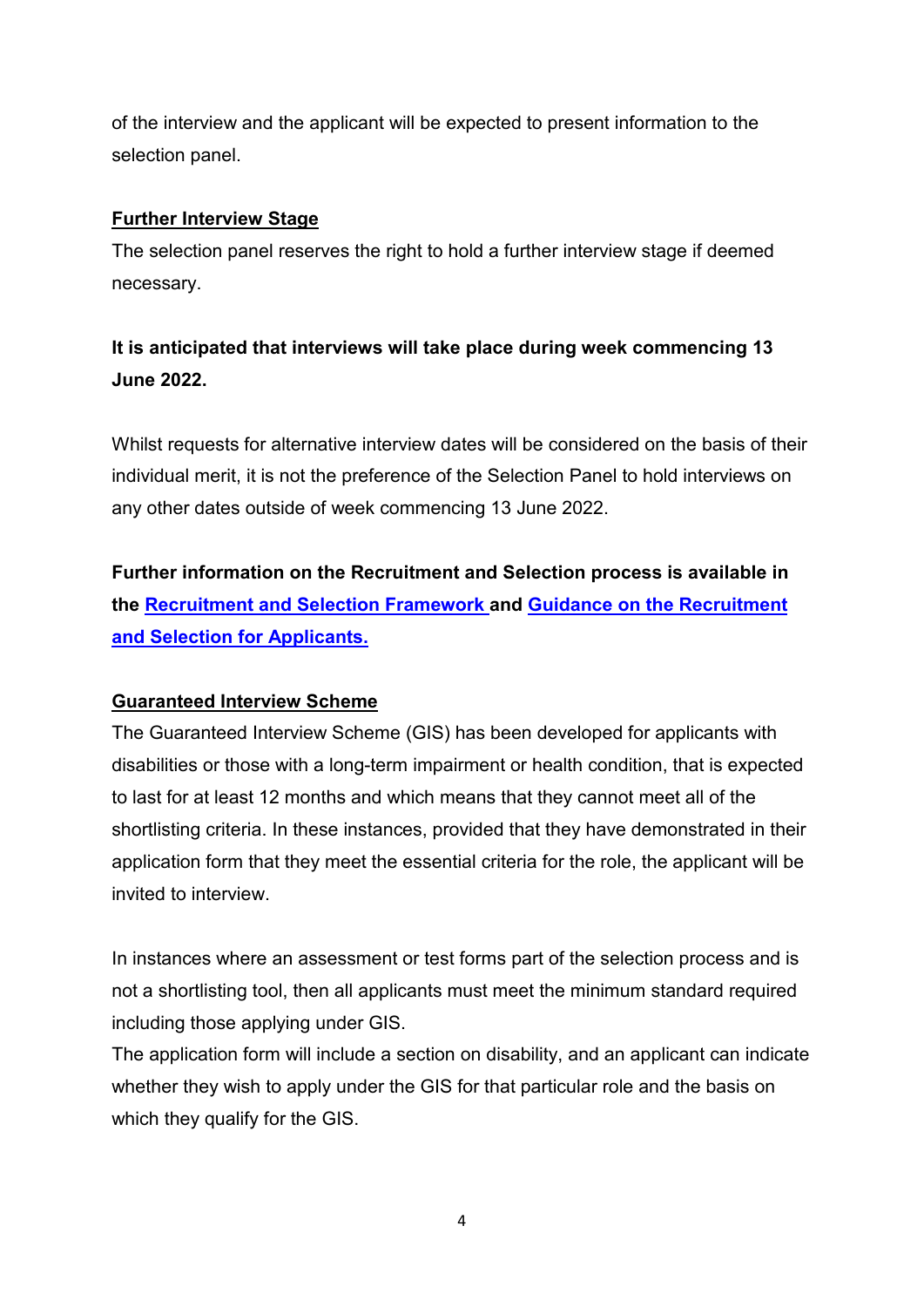**Applicants with disabilities or a long-term impairment, or health condition, who require reasonable adjustments to enable them to participate in any part of the selection process, should indicate this on their application. A member of the Human Resources Office will then contact the applicant to discuss.** 

If an applicant feels that they require any adjustments to the application stage, please contact us at recruitment@niassembly.gov.uk.

# **Equality Monitoring**

Under Fair Employment legislation, we are required to monitor the community background and gender of those applying for jobs. You must therefore complete the equal opportunities monitoring section of the application form when applying for the post.

# **Terms and Conditions of Appointment**

This is a permanent appointment. The successful candidate will be an employee of the Assembly Commission. All appointments are subject to the satisfactory completion of a six-month probationary period.

The standard working week is 37 hours, excluding meal breaks (42 hours gross). Working hours will be dictated by the mode of operation of the Assembly and may involve work into late evenings, at weekends and on public holidays.

In addition to the usual public and privilege holidays, there is an annual leave allowance of 25 days, increasing incrementally by one day per year up to a maximum of 30 days.

The successful applicant will be given suitable training, including formal specialised courses as necessary.

Details of our employee benefits are available on our recruitment website [www.niarecruitment.org.](http://www.niarecruitment.org/)

## **Merit List**